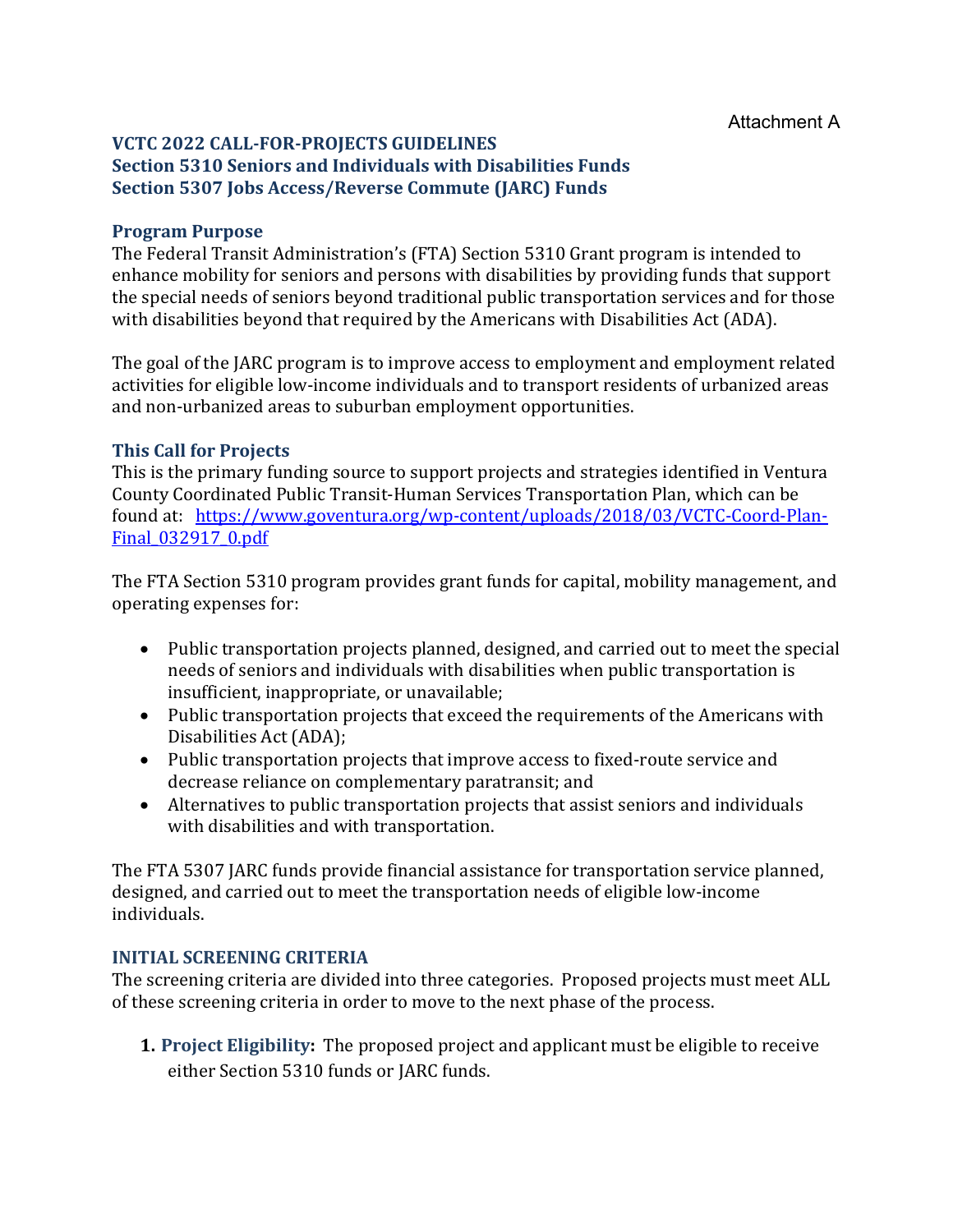**2. Planning Consistency:** The project must fall within the recommendations of Ventura County's Coordinated Public Transit-Human Services Transportation Plan.

# **3. Financial Feasibility:**

- A. Recipient of funds must have the financial capacity to complete, operate and maintain the project.
- B. Funds required from other sources (for local match) must be reasonably expected to be available. This year, project will be required to either meet the full match requirement or no match (TDCs will be utilized for match in the event an agency does not provide the full match).
- C. Projects must be implemented within Federal delivery requirements.

# **Eligible Recipients**

States and designated recipients are direct recipients; eligible sub-recipients include private nonprofit organizations, states or local government authorities, or (for Expanded projects only) operators of public transportation. Public agency sub-recipients for Traditional 5310 (except for Area Agency on Aging) must certify that they do not know of any nonprofit organizations that are readily available in their area to provide the proposed service.

# **Eligible Activities**

Traditional Section 5310 project examples include:

- buses and vans
- wheelchair lifts, ramps, and securement devices
- transit-related information technology systems, including scheduling/routing/onecall systems
- mobility management programs which can include travel training and volunteer driver programs
- acquisition of transportation services under a contract, lease, or other arrangement

Expanded Section 5310 project examples include:

- travel training
- volunteer driver programs
- building an accessible path to a bus stop, including curb-cuts, sidewalks, accessible pedestrian signals or other accessible features
- improving signage, or way-finding technology
- incremental cost of providing same day service or door-to-door service
- purchasing vehicles to support new accessible taxi, rides sharing and/or vanpooling programs
- mobility management programs

FTA's Section 5310 program allows grantees to coordinate and assist in regularly providing meal delivery service for homebound individuals if the delivery service does not conflict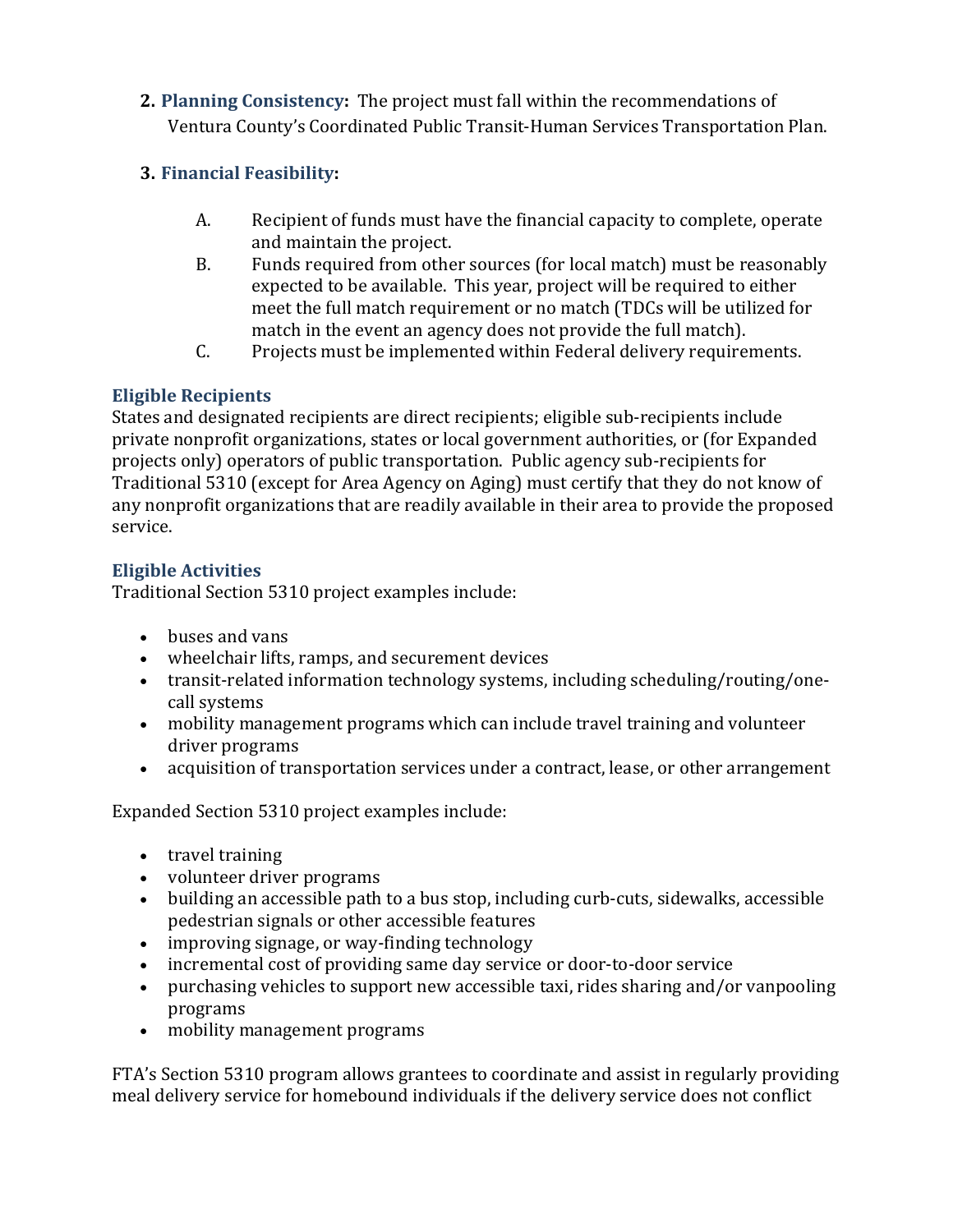with providing public transportation service or reduce service to public transportation passengers.

JARC project examples include:

- projects designed to transport low-income persons or welfare recipients to jobs and employment-related activities.
- projects designed to transport workers to suburban employment opportunities.

*At least 55% of the area's 5310 funds must be used on capital projects as described in the Traditional category of Section 5310 projects above.*

## **Match Requirements**

A local match is not required; however, five (5) points will be awarded to projects which provide the entire amount of matching federal funds. No points will be awarded for partial matches of federal funds. Private, nonprofit organizations will automatically be awarded the five (5) points.

### **Inclusion in Plan**

Project must fall within the recommendations of the Ventura County Public Transit and Human Service Transportation Coordination Plan: [https://www.goventura.org/wp](https://www.goventura.org/wp-content/uploads/2018/03/VCTC-Coord-Plan-Final_032917_0.pdf)[content/uploads/2018/03/VCTC-Coord-Plan-Final\\_032917\\_0.pdf](https://www.goventura.org/wp-content/uploads/2018/03/VCTC-Coord-Plan-Final_032917_0.pdf)

## **Federal Grant Requirements**

The recipient agency must be able to meet the Federal Transit Administration's conditions for use of its funds. These conditions include but are not limited to: annual outside audit; triennial FTA audit; five-year grant records retention development of a written maintenance plan for FTA-funded vehicles, facilities, and equipment; competitive procurement; buy America; ADA; and civil rights. (Drug and alcohol testing is not a requirement for these programs.) Agencies receiving funds will need to have in place a signed agreement committing to meeting FTA requirements.

### **Prioritization Criteria**

VCTC will use the following criteria to prioritize projects. Note: for projects receiving Large Urbanized Area funds, the projects selected by VCTC will be funded. For small urban and rural projects receiving funds in the State's share, sponsors of projects prioritized by VCTC, upon receiving notification from VCTC, will need to prepare a Caltrans application which VCTC will forward to Caltrans for the final selection.

- 1. **Goals and Objectives (20 points)**: Degree to which project supports new, enhancement, or expansion of service or system capacity for the targeted populations. The application should clearly state the program goals and objectives and describe how the project addresses the needs and service gaps identified in the Coordinated Plan.
- 2. **Project Implementation Plan (30 points)**: Degree to which the project implementation has been well designed. Proposals must state who will be responsible for the implementation, and implementation steps and timeline.